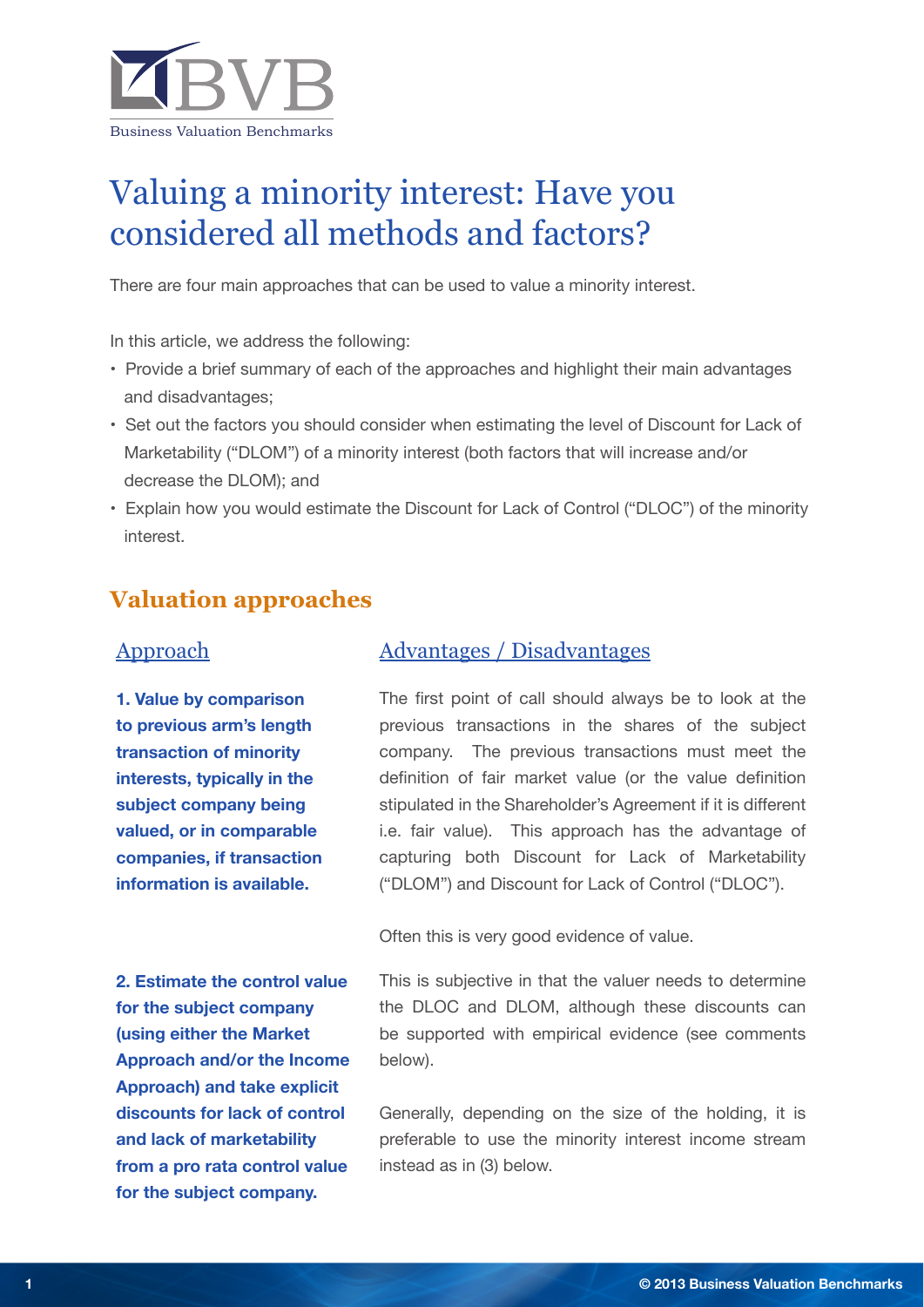**3. Capitalise or discount the cash flow that is available to the minority interest holding, and apply a Discount for Lack of Marketability. The**  cash flow available to a **minority interest is dividends, therefore you need to project the dividend payments from the forecasts in the near future and discount them based on dividend yields on guideline publicly listed companies, operating in the same industry, and**  which can be considered **reasonably comparable to the subject company.**

**4. Apply multiples derived from publicly listed companies for the minority income**  stream such as Net Profit **After Tax and take a discount for lack of marketability.**

The main advantage of this approach is that it does not require an explicit DLOC, because this discount is inherent in the cash-flow streams used in the valuation, which are minority interest cash flows. However, the disadvantage is that it assumes current policies will last in perpetuity (e.g. dividend distributions).

When estimating the DLOM, you should ensure that you consider all the factors (see below).

The main advantage is that it does not need an explicit DLOC, and is a well-established traditional practice. However discounts will be required for other differences to the subject company, including, but not limited, to the Discount for Lack of Marketability.

#### **Determining a Discount for Lack of Marketability ("DLOM")**

Marketability is the ability to quickly convert property to cash at minimal cost. The DLOM is the amount or percentage deducted from the value of an ownership interest to reflect the relative absence of marketability.

If you value a company based on a Dividend Yield approach or using public company multiples for the minority income stream (NPAT), these represent a minority interest traded value. Thus, this value is one in an active trading market whereby the minority holder can instantly sell shares within a fraction of a point of the last reported sales, and can receive cash within 3 business days. This is not the case with a minority shareholding in a private company.

We look to the United States for empirical evidence of DLOM, and the most common sources include, but are not limited to, the Restricted Stock and Pre-IPO studies. There is also case